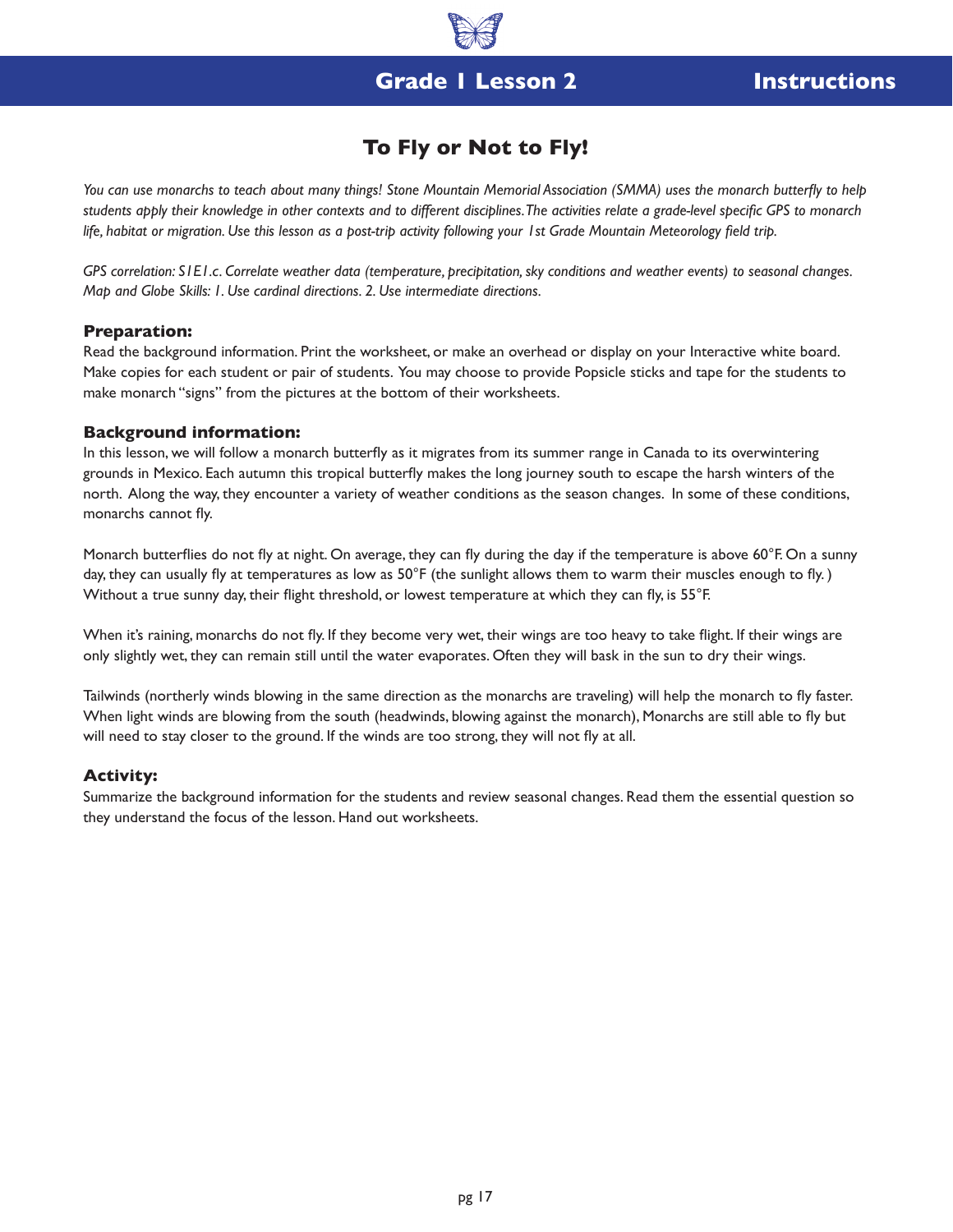

# **Grade 1 Lesson 2 Instructions**

Students can cut out and make "signs" from the monarch pictures at the bottom of their worksheet. Read the twelve situations allowing the students to make a decision after the question. They can hold up the correct "sign" to answer.

## **To fly or not to fly! Situations/Questions:**

(Answers follow each situation and are italicized.)

1. In late August, a monarch is ready to leave Canada on its migration to Mexico. The sun is shining and the temperature is 65°F. Is this monarch able to fly at this temperature?

*Yes, as long as the temperature is at least 50°F and the sun is shining, monarchs can warm their wing muscles and fly!*

2. This monarch spent the night in the state of New York. Morning dew has made the monarch's wings slightly wet but the sun is shining and temperatures are favorable for flight. Can this monarch fly with slightly wet wings?

*No, it cannot fly immediately but the warmth of the sun should dry them quickly and then this monarch can continue its journey.*

3. Because it started late in the day, this monarch has not flown very many miles today. The sun is beginning to go down. Can this monarch fly after dark?

*No, monarchs only fly during daylight hours. Without the warmth of the sun, their wing muscles quickly get cold.* 

4. After a cold night in Pennsylvania, this monarch is ready to leave for warmer climates. The skies are clear and winds are blowing in the direction that this monarch needs to travel. Can this monarch fly with a "tailwind"?

Yes, the tailwind will actually allow the monarch to travel faster and further.

5. This monarch found refuge in the branches of a maple tree in Kentucky. It was well camouflaged in the colorful leaves there. Each night the temperatures are getting colder. This morning, the temperature is only 45°F. Can this monarch fly now?

*No, monarchs need temperatures of at least 55°F to fly or if the sun is shining and the temperature is 50°F, they can warm their wing muscles and fly.* If the temperature warms up to this later in the day, then this monarch can fly.

6. Luckily, temperatures warmed in the late morning to 60°F and this monarch was able to fly into Tennessee. Many wildflowers were blooming in the fields this September and the monarch stopped to drink the sweet nectar. It is late afternoon; the sun is shining. Can this monarch continue its journey?

*Yes, it can continue to fly until dusk. Then it must find a place to spend the night.*

7. Today's destination is Arkansas but this monarch will need to fly many miles in order to get there. The weather seems to be changing. Light winds are blowing towards the monarch. Can it fly with this "headwind"?

Yes, this monarch can fly with light headwinds but it will need to fly low (close to the ground).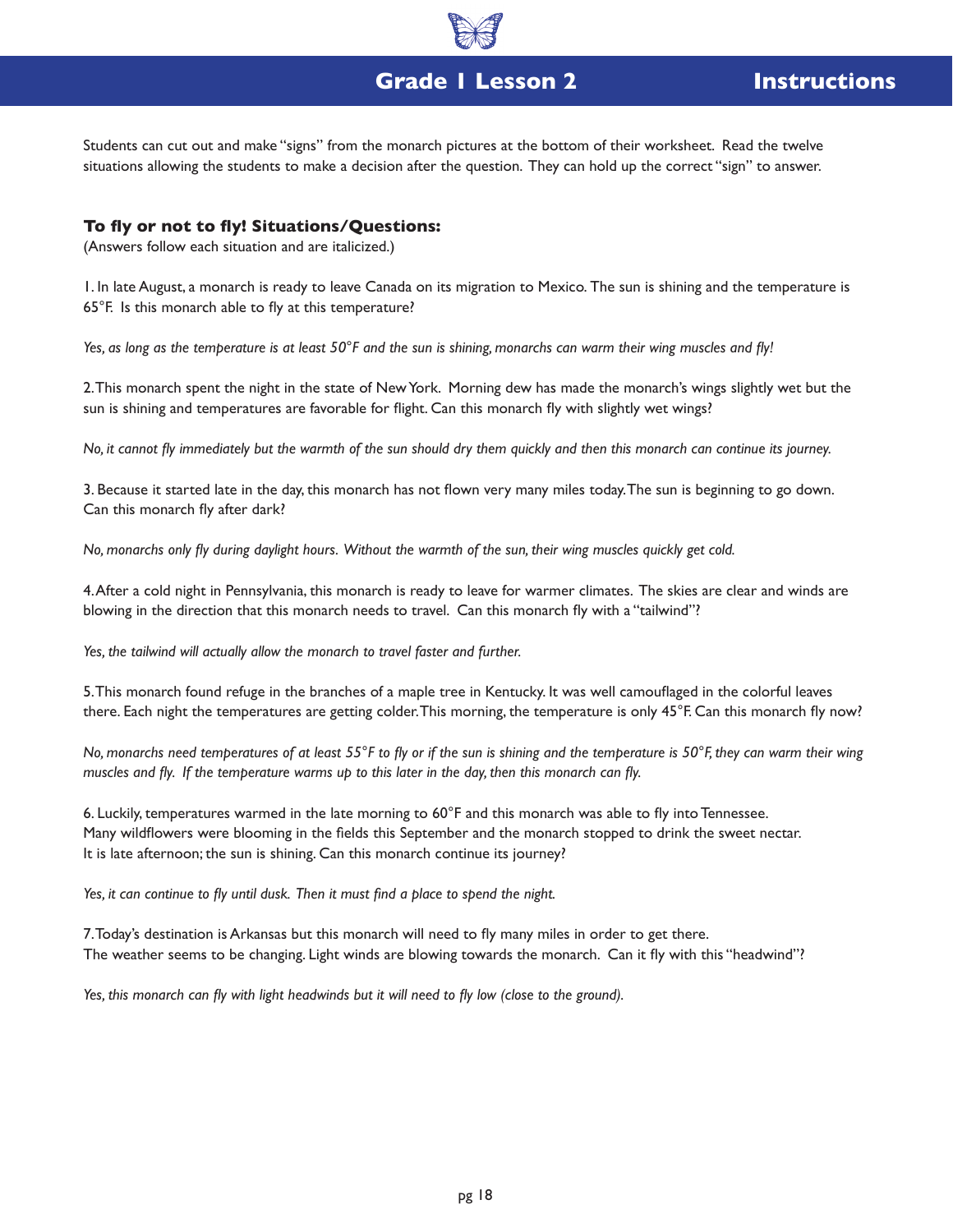8. Today it is raining! Can this monarch fly in the rain?

*No, monarchs cannot fly in the rain. It will need to wait until the rain stops.*

9. Finally the sun breaks through on this October morning and everything including the monarch begins to dry. Temperatures warm and by late morning, its wings are dry. Can this monarch continue its journey?

*Yes, if temperatures are at least 50°F, sunny and its wings are dry, this monarch can fly.*

10. This monarch flies into Texas. There are many other monarchs that are all flying in the same direction. Look at the map of North America. In which direction were the monarchs flying on their journey from Canada?

*Monarchs traveled southwest until they reached Texas and then turned due south.*

11. Even though the sun is shining today, the temperature is below 30°F. This monarch shivers to try to warm its wing muscles. Is it too cold to fly?

Yes, this temperature is simply too cold for flight. Perhaps later in the day, temperatures will warm enough so that this monarch can fly *south of the U.S. border into Mexico.*

12. Luckily temperatures did warm to 50°F in the late afternoon and all of the monarchs crossed the border into Mexico. By November 1st, they reached the state of Michoacan and came to rest in a beautiful oyamel fir forest in the Transvolcanic Mountains. The months ahead would be the coldest of the year. Freezing temperatures, snow and ice could be deadly for the monarchs if they were not protected by the trees. In what season did the monarchs migrate from Canada to Mexico? In what season will the monarchs live in Mexico?

*The monarch's migration south into Mexico occurs during the autumn season. They will spend all winter in Mexico, returning to the U.S. in March.*